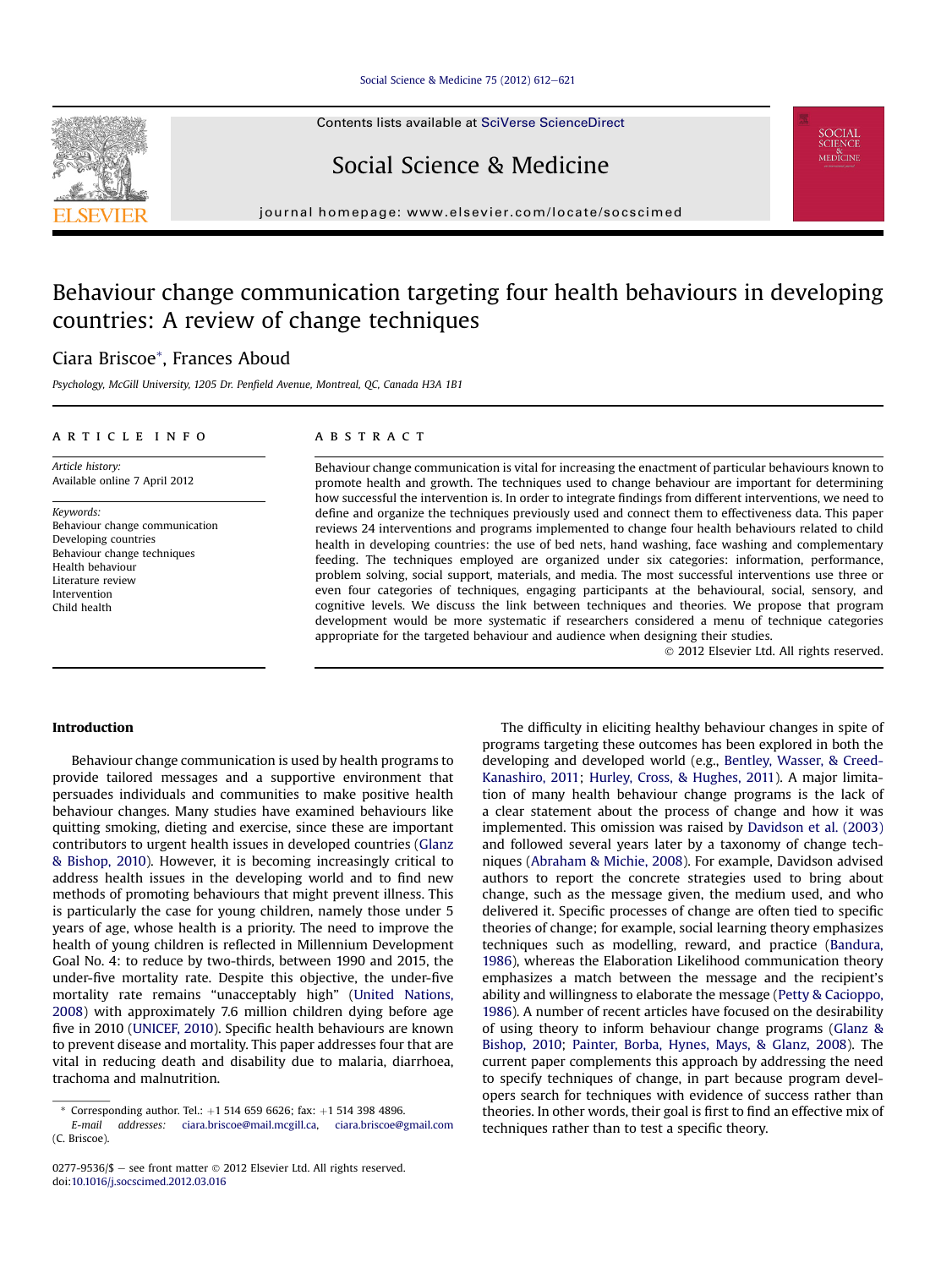Abraham and Michie (2008) provided an initial list of 26 change techniques used in research. These included techniques such as "provide information about others' approval," derived from theories that stipulate subjective norms as importantly related to behaviour and thus to behaviour change. Another was "model or demonstrate the behaviour," from social-cognitive theory. A third was "prompting practice," said to be associated with operant conditioning. There are a number of controversial issues to be noted here. One is that techniques are derived from more than one theory, and so their use does not directly test one theory over another. For example, prompting practice is associated not only with operant conditioning but also with social-cognitive learning theory, indeed with most learning theories, and is a cornerstone of improving self-efficacy. Thus, practice may be a particularly powerful technique if one's goal is to change behaviour, though it will not allow for a test of one theory.

A second issue is that many techniques listed by Abraham and Michie (2008) are highly cognitive in nature and so are not techniques of choice with populations that are not "cognitively willing and able" to engage in the change message (Petty & Cacioppo, 1986). Most of the listed techniques are found in individualfocused interventions to change behaviour, such as providing information about others' approval (called subjective norm), but not group-based interventions where actual norms are to be changed. Because so many individual-focused techniques are tied to cognitive constructs, such as subjective norms and intentions, the techniques are described largely in terms of the cognitive construct, while the activity or means of changing the construct is stated vaguely as "provide" or "prompt". Additional techniques must be added to the list to cover those commonly used by programs found in developing countries, for example techniques based on practice rather than solely information, and delivered to groups rather than to individuals. Many program developers rely on a limited number of techniques, such as adult education (Holford, 1995), not because they are theory- or evidence-based, but because they have face validity.

In order to derive a more complete list of behaviour change techniques, we reviewed a limited number of high quality interventions from developing countries to identify the techniques used in each one. The focus was on four behaviours that are common goals for many child health interventions delivered in developing countries: caregivers using insecticide-treated bed nets (ITN) to prevent malaria; caregivers washing their own and their children's hands at key times to prevent child diarrhoea; washing children's faces regularly to prevent trachoma; and providing adequate amounts and diversity of complementary foods to prevent malnutrition in children. We examined six programs for each behaviour in order to identify the techniques used and their success. Our objectives were therefore to identify techniques of behaviour change used in developing countries to reduce child morbidity and mortality, to compare their use and effectiveness across studies, and to examine the role of theory in informing behaviour change techniques.

#### Method

The co-authors identified intervention programs separately. One of the co-authors used review articles on complementary feeding and hygiene (e.g., Dewey & Afu-Afarwuah, 2008), while the other co-author searched databases, such as Medline and Global Health Ovid. Reference lists of recent publications and an ongoing systematic review of parenting interventions were also used. To be included in this selective review, an article needed to: report an evaluation of an intervention involving one of the four behaviours (use of bed nets, hand washing, face washing or complementary feeding); target children's health (particularly age 5 and under); be delivered in a low-income country; be delivered in a geographic community; be available in English and published between January 1980 and December 2010; preferably have a behavioural outcome or if not, then a health outcome, one of which showed significant change. In addition, we looked for high quality studies that provided detailed information about the intervention. For some behaviours, such as feeding, there were many papers, while for bed nets there were fewer because it may now be unethical to have a control group. To keep the number of studies across targeted behaviours equal, we selected the six that best fit our criteria. Final decisions about the inclusion of articles were made through discussion and consensus between the co-authors. This was a selective, not systematic, review.

Each intervention was described in terms of the characteristics of the change program and its evaluation (see Table 1), and in particular the behaviour change techniques used. Concerning the techniques, the co-authors independently identified techniques using the Abraham and Michie (2008) list of 26 techniques. After coding several, we reworded and defined some more clearly, and added nine more. For example, "teach to use prompts or cues" (#15) was reworded as "provide home-based cues to action"; "plan social support" (#20) was reworded as "arrange who would provide social support and how". On the first 12 articles coded, agreement was 80%. One problematic code was "use follow-up prompts" after the intervention (#18) which was then reworded to refer to a delayed "booster session" or home visit that was nonetheless part of the intervention and not part of the assessment. Disagreements and remaining studies were coded by consensus.

The effectiveness of each intervention was assessed by nothing whether the result for each outcome was positive (desired direction), non-significant, or negative (undesired direction). Outcomes were categorized as observed behaviour (or behavioural indicator), self-reported behaviour, knowledge, and objective indicator of health. The knowledge outcome was included because many researchers felt it was important to change knowledge along with practice; although it could be tested as a mediator, no study had tested it as such. Objective indicators of child health were included because they are often the only outcome of interest to health researchers. Our primary interest was observed behaviour change, though the other outcomes provided useful evidence of change.

#### Results

The results are organized to present techniques of behaviour change before describing the effectiveness of the interventions (see Table 2).

#### Techniques of behaviour change

The goal was to examine techniques of behaviour change that may or may not overlap with those on the Abraham and Michie (2008) list. To their list we added others such as prompting recall of the message, arranging for authority/community/peer support, eliciting specific facilitators, engaging in problem solving, arousing competition among groups, providing materials, and providing or encouraging the development of visual or interpersonal media. However, rather than simply expanding the list, we found it more useful to organize techniques into six categories: Information, Performance, Problem solving, Social support, Materials and Media. The usual strategy of organizing into content versus mode of delivery was less useful because for most techniques the content was the practice itself, not a cognitive construct, and the mode of delivery was face-to-face oral communication. So, categories reflected the psychosocial domain through which participants were engaged to learn and maintain the practice, i.e., mode of